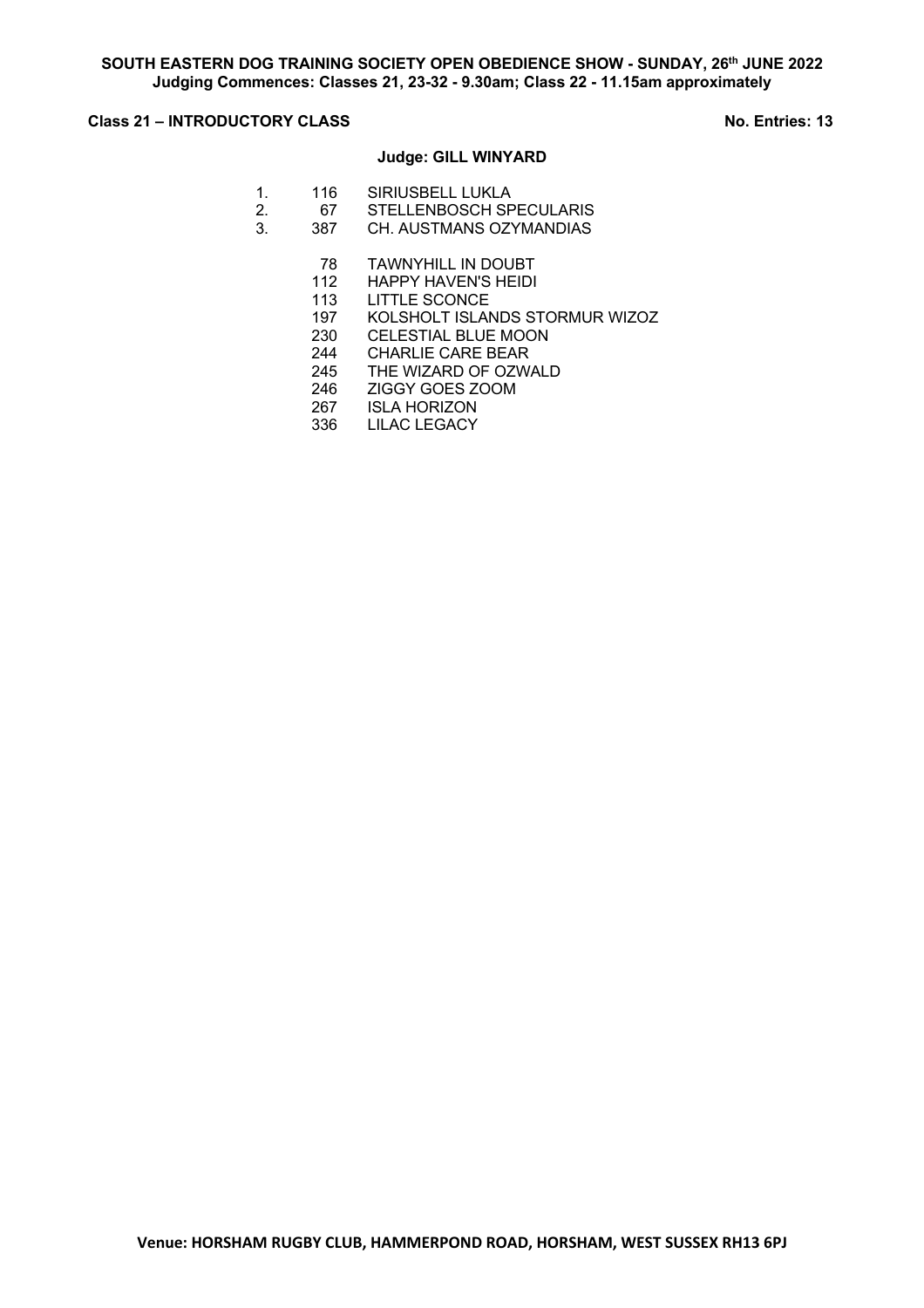# **Class 22 – PRE-BEGINNER DOG & BITCH No. Entries: 21** *Judging Commences 11.15am approximately*

# **Judge: GILL WINYARD**

- 1. 78 TAWNYHILL IN DOUBT<br>2. 230 CELESTIAL BLUE MOO
- 2. 230 CELESTIAL BLUE MOON<br>3. 197 KOLSHOLT ISLANDS STO
- 3. 197 KOLSHOLT ISLANDS STORMUR WIZOZ<br>4 113 LITTLE SCONCE
- 113 LITTLE SCONCE
- 5. 299 SHOUGIES MAGIC KNIGHT
- 6. 246 ZIGGY GOES ZOOM
	- 67 STELLENBOSCH SPECULARIS
	- 86 FLOWERBOMB LYCKLIG
	- 112 HAPPY HAVEN'S HEIDI
	- 116 SIRIUSBELL LUKLA
	- 125 TOLLIFORD ORCHID
	- 176 GIANTLANDS LOLA
	- 244 CHARLIE CARE BEAR
	- 245 THE WIZARD OF OZWALD<br>261 LORD DANCER
	- **LORD DANCER**
	- 262 LORD RAVEN
	- 263 MY MIA
	-
	- TUMBLEDOWN VINTAGE SPIRIT
	- 298 FLOWING IN THE WIND<br>330 TUMBLEDOWN VINTAG<br>331 TUMBLEDOWN'S SOLE TUMBLEDOWN'S SOLE PRETENDER
	- 387 CH. AUSTMANS OZYMANDIAS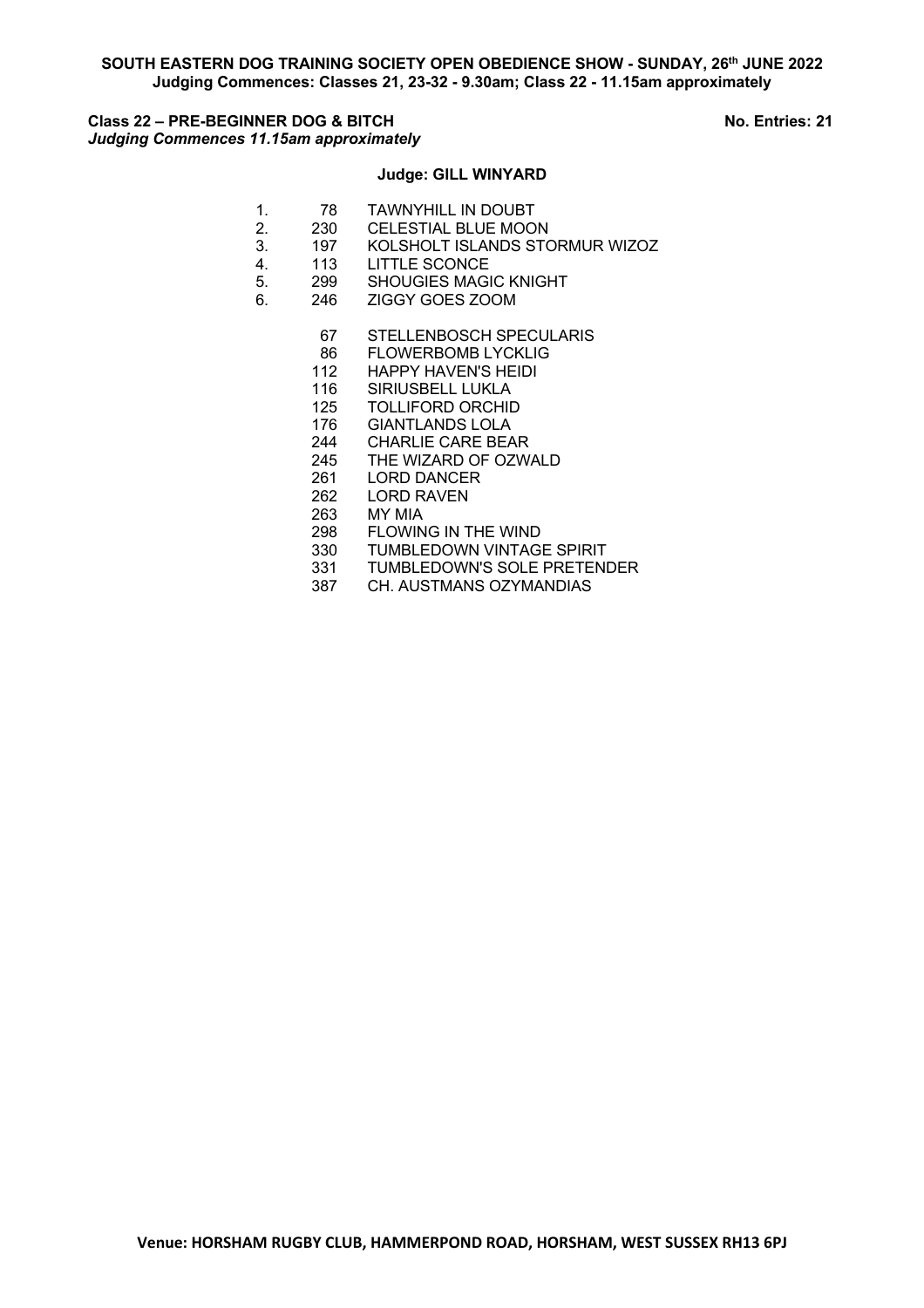## **Class 23 – BEGINNER DOG & BITCH No. Entries: 20**

### **Judge: LAURA CHRYSOSTOMOU**

- 1. 295 DRAKETOR DARTMOOR STAR AT CLOUDFALL
- 2. 262 LORD RAVEN
- 3. 386 MENDIPSTAR RUMOUR MILL<br>4. 328 SCALPSIE NORTHERN SUN
- 4. 328 SCALPSIE NORTHERN SUN<br>5. 270 RUBY SUNRISE OF WIGHT
- 270 RUBY SUNRISE OF WIGHT
- 6. 64 RIVVALEE DARK NIGHT
	- 63 LOWICK BLACK ANGUS OF MILESEND
	- 69 CAMYLAW SHINING LIGHT
	- 113 LITTLE SCONCE
	- 125 TOLLIFORD ORCHID
	- 132 SWEET STICKY TOFFEE
	- 176 GIANTLANDS LOLA
	- 182 STOCKYARD SANDYS STREAM<br>275 MOONSEEKER SIRIUS
	- 275 MOONSEEKER SIRIUS<br>327 FIELDRANGER'S JOTUI
	- FIELDRANGER'S JOTUNN
	- 329 SH. CH. ERIKACHEN CONAIRE AT TOLLISTY JW ShCM, ShCEx., VW
	- 350 TUPPENCE THRUPPENCE
	-
	- LONGWAVES THYME N TIDE
	- 351 TWINKLE TINKER LITTLE STAR<br>385 LONGWAVES THYME N TIDE<br>387 CH. AUSTMANS OZYMANDIAS CH. AUSTMANS OZYMANDIAS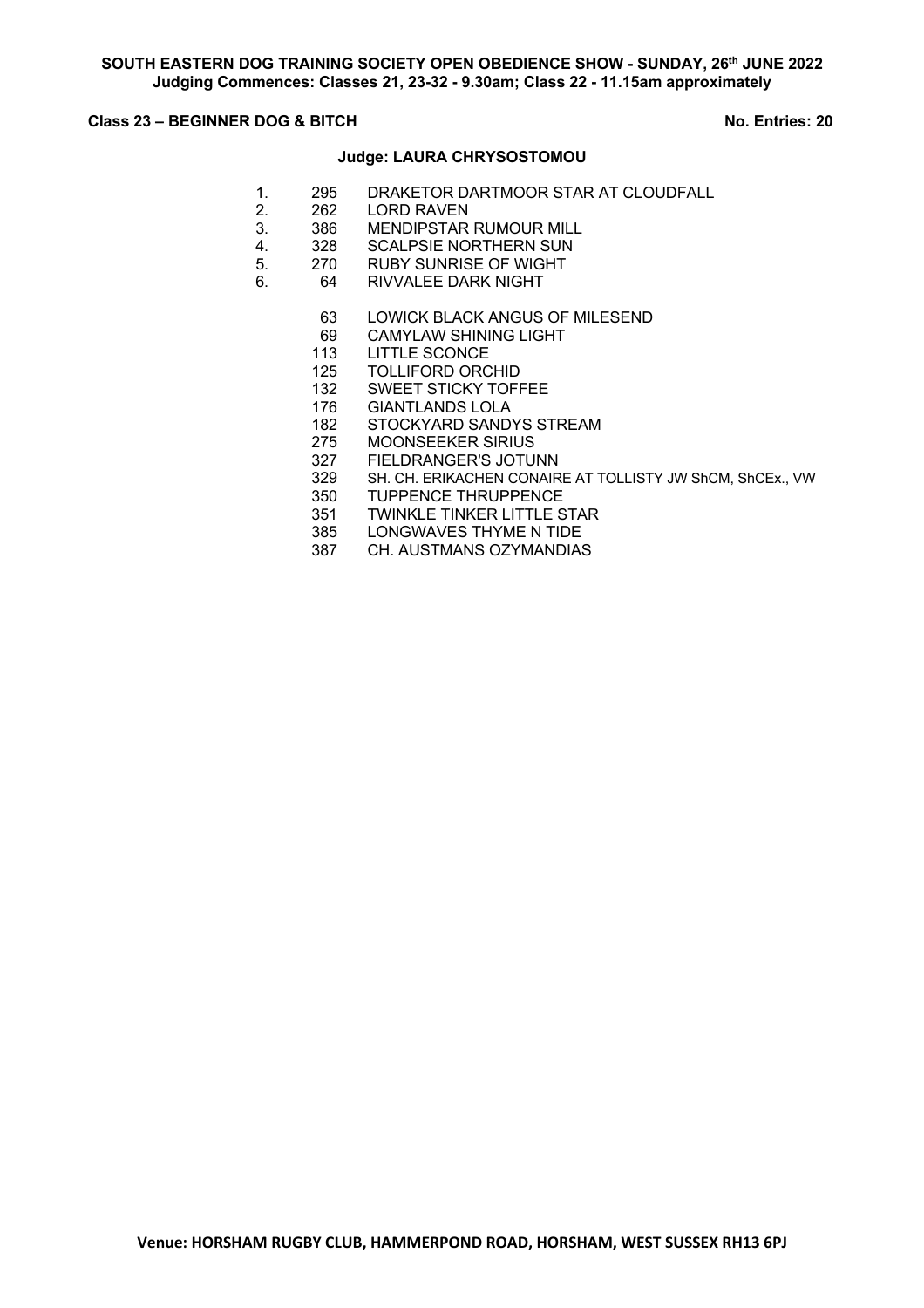## **Class 24 Pt.1 – NOVICE DOG Pt.1 No. Entries: 36**

### **Judge: SHIRLEY HAYWARD**

- 1. 351 TWINKLE TINKER LITTLE STAR
- 2. 324 MOJUCA KING OF HEARTS<br>3. 382 DOBRIACH WIZARD WHEEZ
- 3. 382 DOBRIACH WIZARD WHEEZE Beg. Ex.<br>4. 10 KINGSFARM LITTLE MIRACLE
- 4. 10 KINGSFARM LITTLE MIRACLE<br>5 282 ESTERBON CIRCLE OF LIFE
- 282 ESTERBON CIRCLE OF LIFE
- 6. 2 KALIAZAR ECLIPSE
	- DEEANN RECKLESS ERIC
	- DEEANN DOING IT FOR DEVON
	- WYSEMARQUE TWIST OF FATE
	- JOEVANESS LOCKDOWN LUCIFER
	- JOEVANESS MR MERCURY (TAF)
	- BRECHFA TWIST AND SHOUT
	- SOMNIATIS CATCH THAT SPY
	- CARNO DONE 'N'DUSTED
	- CORNEROAK GOLDEN GLOBAL BOY
	- APPLEBEL NUTMEG
	- STORMLAKE'S CASANOVA EYES
	- HEWTHORN UNDER SIEGE
	- LUPITOONZ ALL THAT JAZZ
	- APPLEBEL CHIVAS REGAL
	- KENXTWEN TURANO
	- 202 MIRAJE WINTERFELL<br>209 SIXELA SIX OF DIAMC
	- SIXELA SIX OF DIAMONDS
	- TISPITZA SAFE CRACKER
	- STORMLAKE'S ORKA
	- HERDA RUEMOUR
	- WYSEMARQUE KEEPSAKE
	- QUINTESSENTIAL CODY OF MARANNS HOME
	- GHOSTLAND MAYTIME MAGIC
	- FOXBARTON WAYWARD PRINCE
	- KINGSFARM I'M SO LUCKY
	- DEEANN MOONLIGHT ECLIPSE
	- RAVENVALLEY KINDER
	- TEAL CREEK TICKET TO THE MOON
	- 370 NELLINKA NEW DECADE AT KASHIBA<br>384 SPIT AND POLISH AT DOBRIACH
	- SPIT AND POLISH AT DOBRIACH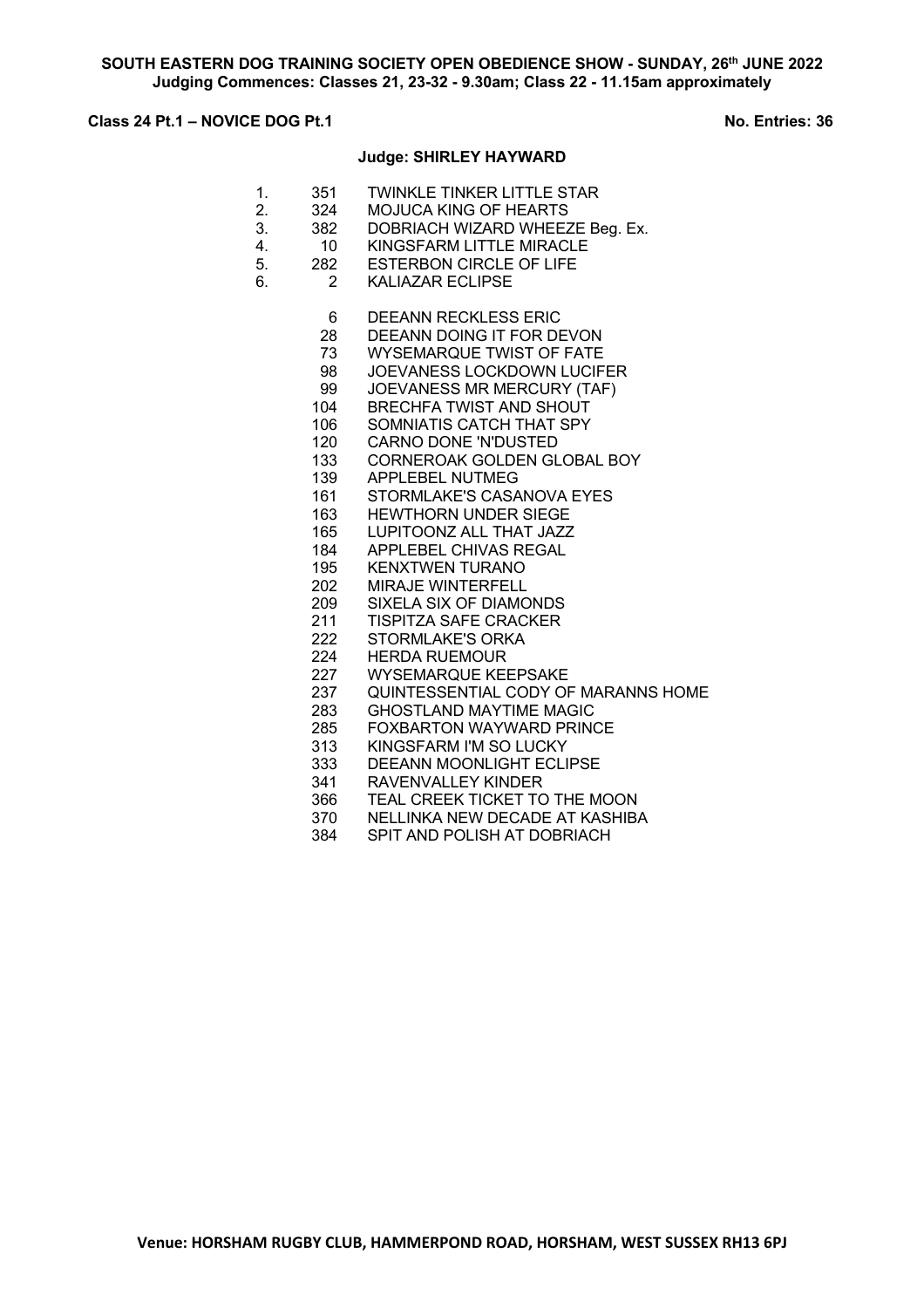# **Class 4 Pt.2 – NOVICE DOG Pt.2** No. Entries: 35

#### **Judge: KATHY CASE**

| 255 | CAPENATO PEACEKEEPER |
|-----|----------------------|
|     |                      |

- 2. 363 PEPSANNER FIREFLY<br>3. 7 DERMOT McSQUIRMO
- 3. 7 DERMOT McSQUIRMOTT<br>4. 124 M AND J HAPPY DAYS TII
- 4. 124 M AND J HAPPY DAYS TIME TO JIVE<br>5. 340 FALKENWALD CARBON
- 5. 340 FALKENWALD CARBON
- 6. 101 FIRETOUCH HE'ZZ MIGHTY FINE
	- REDCHARISMA MIDNIGHT RIDER
	- TISPITZAS UNDERLANDIAN
	- JUPAVIA MIDNYTE MASQUERADE
	- ZANYWAY KINKY BOOTS
	- SAPHIRE SKYOF PANTHEON
	- LAPPVIKENS NILS AF IS
	- SHANOWL PHENOMENAL SOX
	- BIRKCROSS GEM
	- TILLYCHANCE MAGNUM OPUS
	- HEWTHORN FIFTY SHADES OF RED
	- MOPTOPIA'S URIZON
	- LUNAR MADNESS IN LAUDERDALE
	- BIRKCROSS RAZZLE DAZZLE
	- SIR DAVYS NELL STARGAZER
	- ZENVO DIAMOND GEEZER
	- 217 AMBERBLAZE ENDLESS DREAM OF LAYASH<br>223 STORMLAKE'S WARRIOR
	- 223 STORMLAKE'S WARRIOR<br>235 SMARTIE MARTIE OF VAL
	- SMARTIE MARTIE OF VALGRAYS
	- PARISWAY DIABLO
	- CHOCHA MOOSE
	- MEISTERWERK PANDA
	- CASTOMYA RADIOACTIVE BOOST
	- SH. CH. ERIKACHEN CONAIRE AT TOLLISTY JW ShCM, ShCEx., VW
	- TAMAR RIO DE OURO
	- NELLINKA LAS VEGAS
	- EDDIE WHIZZARD
	- KERRIJOY THE SCORPION KING AT KASHIBA
	- KHADOS PRETTY DARN'HOT AT DOBRIACH
	- MENDIPSTAR RUMOUR MILL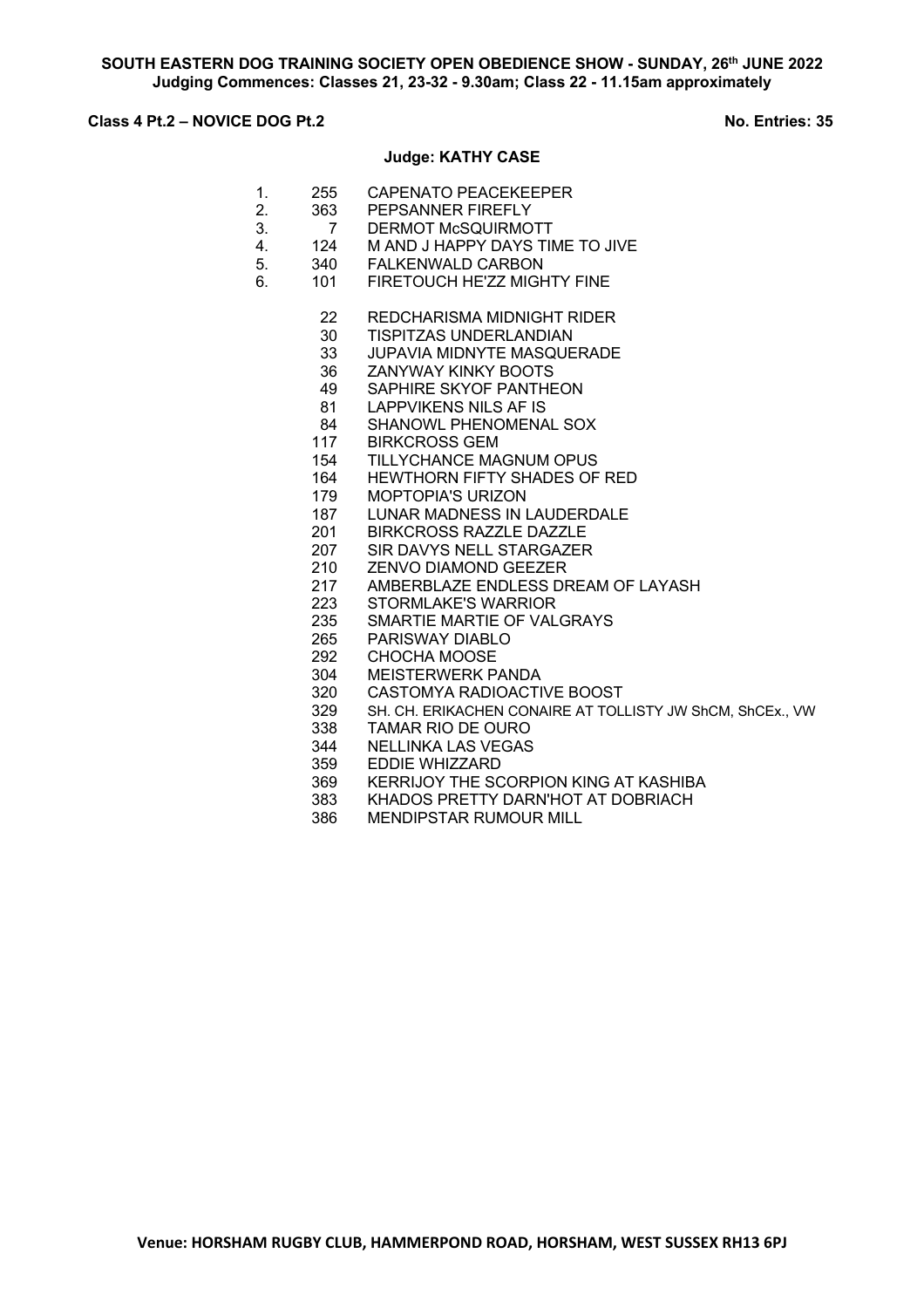# **Class 25 Pt.1 – NOVICE BITCH Pt.1** No. Entries: 37

#### **Judge: JANE BOWMAN**

- 1. 160 WYCHNMUTTS ZODIAC KIRSTY
- 2. 301 WYSEMARQUE LITTLE RASKAL<br>3. 256 TOUCH OF GRACE
- 3. 256 TOUCH OF GRACE
- 4. 70 HANANS GOLDEN THREAD<br>5. 194 WILLOW THE WISP
- 194 WILLOW THE WISP
- 6. 35 COURTRIDGE CHARLOTTE
	- 3 SAPPHIRE INFERNO SKY
	- 13 GOYTRE HAWAIIAN SUNSET OF AKELA
	- 18 HAVASTORM DARK MATERIALS
	- 24 HASKAHEIM SARAH
	- 43 CEBELRAI AURA
	- 52 QUILTERS NATASHA
	- 60 FOXRIDGE SPRING MELODY
	- 77 HARCO'S AXI
	- 83 CARANDMAR ORANGE AERO
	- 85 MOONSPINNER AGATHA CACKLE
	- 91 THE HUFFLEPUFF
	- 108 CASBLAID WEAVER
	- 150 JEPLONG PERFECT SONATA
	- 169 FIRETOUCH MIGHT BE A WINNER
	- 185 IVENZA'S LITTLE DANCER
	- 198 BORDERLAIR CHINA PRINCESS<br>213 DEEANN MAGICAL MADNESS OF
	- 213 DEEANN MAGICAL MADNESS OF KINGSFARM<br>240 WYCHNMUTTS RUBY
	- 240 WYCHNMUTTS RUBY<br>260 FREYASWAY RUNE K
	- FREYASWAY RUNE KANO
	- 264 PARISWAY CHASE THE DREAM
	- 270 RUBY SUNRISE OF WIGHT
	- 276 ASHPRINGTON CHERRY COLA
	- 286 HANANS EVIE WONDER
	- 315 FREYASWAY LAGOS FLOW
	- 345 RAZKIAH DESTINYS CHILD
	- 353 DEEANN MAYBE MYSTICAL
	- 357 WELLY'S TARLI LACE
	- 365 SARKHAM TOIL N TROUBLE
	- 378 MOONSEEKER USURIOUSLY SKY
	- 379 AMBERTOLLERS DEVOTION<br>385 LONGWAVES THYME N TIDE
	- LONGWAVES THYME N TIDE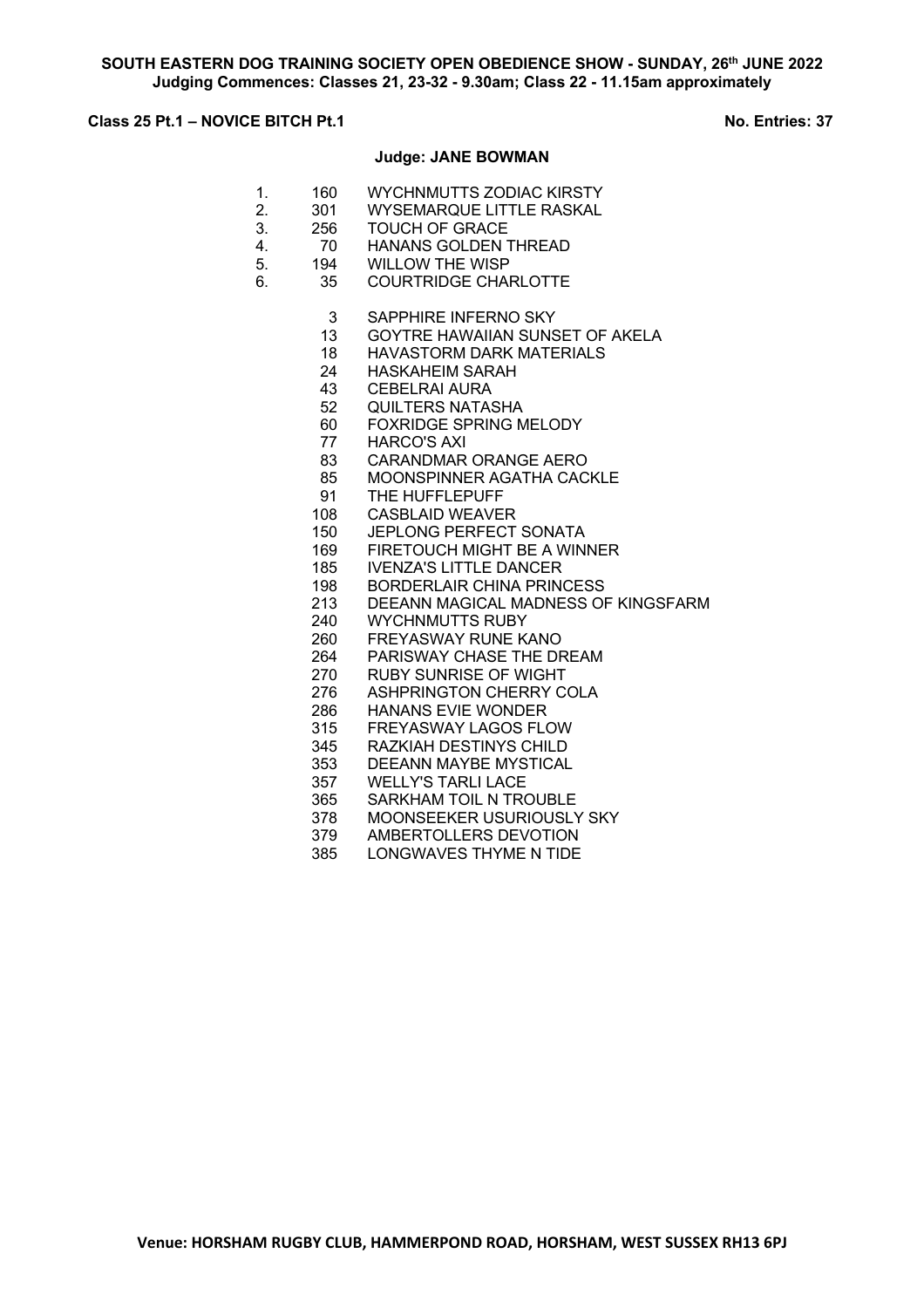# **Class 25 Pt.2 – NOVICE BITCH Pt.2 No. Entries: 37**

#### **Judge: LIZ EVANS**

- 1. 80 CORNLARK HAYZEE MAIZEE
- 2. 297 SEAPOSER TREASURE ISLAND<br>3. 232 JOEVANESS LITTLE SCARLET
	- 232 JOEVANESS LITTLE SCARLET<br>58 RISINGTIDES LADY OPAL
- 4. 58 RISINGTIDES LADY OPAL<br>5. 135 ALESESHEP TULA BULA
- ALESESHEP TULA BULA
- 6. 219 WILLOW'S ONE TOUCH OF LAYASH
	- MISTY FOR ME
	- POLLYVINALL BUNDEENA HEMP
	- KALEAI MIDNIGHT SKY
	- APPLEBEL SAFFRON
	- ALPANA A STATEMENT OF STYLE
	- RISINGTIDES LADY OPAL
	- KALIAZAR DIAMOND DELIGHT
	- ROBLEWOOD ABERLOUR
	- STARLAPPS GIRJI
	- MEISIEKIND
	- BRECHFA NEON MOON
	- SARKAM MEANT TO BE
	- CELTIC LADY OF DREAMS
	- PARCHEENI GRAZIOSO
	- STARSIDE WINTERS GHOST
	- 212 AMY OF AYSHIRE AT KINGSFARM<br>247 ONE ANGEL IN DISGUISE
	- 247 ONE ANGEL IN DISGUISE<br>248 LUPITOONZ DANCE MONE
	- 248 LUPITOONZ DANCE MONKEY<br>258 TAMBUZI WHO DARES WINS
	- **TAMBUZI WHO DARES WINS**
	- PARISWAY QUIZ
	- MOONWATER GOLDEN PHOENIX
	- FOXBARTON LADY PENELOPE (Beg. Ex.)
	- DRAKETOR DARTMOOR STAR AT CLOUDFALL
	- TRIJEM GIFT FROM ABOVE
	- DARIAN HAD ME AT HELLO
	- TIVALAKE ANYTHING GOES AT TOLLISTY JW
		- HANANS GOLDEN GIRL
	- BRECHFA FOR TWO OF ASHPRINGTON
	- FIRETOUCH RED THEINE
	- SOLOYAL TIPPING THE VELVET
	- THE WONDER OF ALICE
	- FALKENWALD CINDER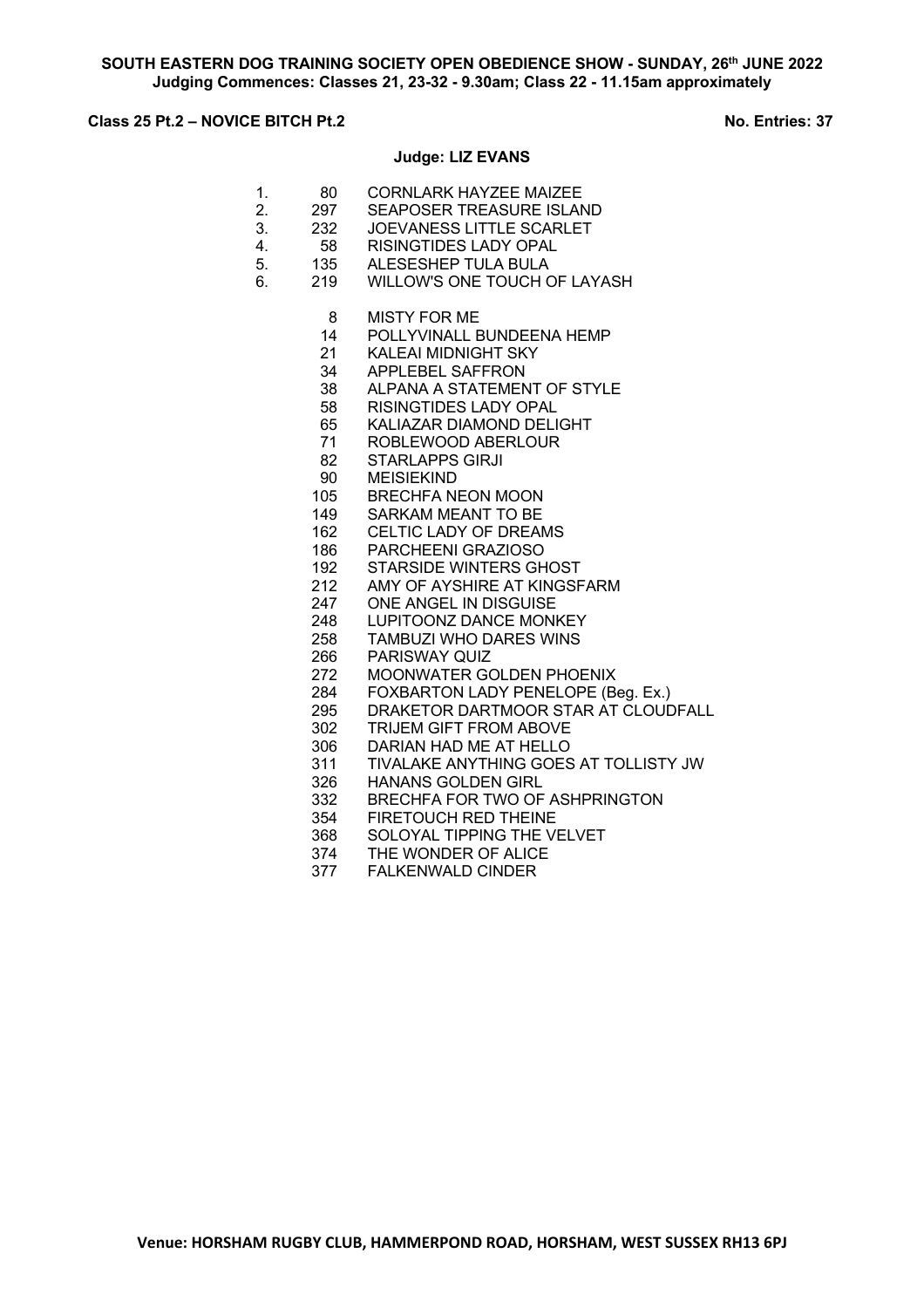# **Class 26 – CLASS 'A' DOG No. Entries: 53**

### **Judge: LINDA PLOWS**

| 182 | STOCKYARD SANDYS STREAM |
|-----|-------------------------|
|     |                         |

- 2. 73 WYSEMARQUE TWIST OF FATE<br>3. 22 REDCHARISMA MIDNIGHT RIDE
- 22 REDCHARISMA MIDNIGHT RIDER<br>285 FOXBARTON WAYWARD PRINCE
- 4. 285 FOXBARTON WAYWARD PRINCE<br>5. 206 ONLY POWER DE LA ROUQUINE ONLY POWER DE LA ROUQUINE
- 6. 337 TYEFOLD RODNEY
	- DEEANN RECKLESS ERIC
	- 17 KETHINNA MY JOHN DEERE Nov. Ex.
	- APPLEBEL CINNAMON
	- WYCHNMUTTS ZODIAC LAVEOLUS
	- ZANYWAY KINKY BOOTS
	- JOEVANESS KING OF SOHO
	- SAPHIRE SKYOF PANTHEON
	- WHYSO ON A WHIM Nov. Ex.
	- JEPLONG SMOKE IN THE MIST
	- GAYTONWOOD TWICE THE ONE
	- DEANN MAGICAL SECRET Nov. Ex.
	- JOEVANESS DEJA VU
	- FIRETOUCH HE'ZZ MIGHTY FINE
	- BRECHFA TWIST AND SHOUT
	- SOMNIATIS CATCH THAT SPY
	- BIRKCROSS GEM
	- M AND J HAPPY DAYS TIME TO JIVE
	- 138 ZANYWAY HUCKLEBERRY FINN<br>145 DEMOLITION DASH
		- DEMOLITION DASH
	- KILNHURST KENTISH MAN
	- TILLYCHANCE MAGNUM OPUS
	- LUPITOONZ ALL THAT JAZZ
	- FIRETOUCH HIT THE BIG TIME
	- WYCHNMUTTS BUGGY SWIRES
	- STARDELL IZAR
	- LUNAR MADNESS IN LAUDERDALE
	- BIRKCROSS RAZZLE DAZZLE
	- JOSTELLA ACES HIGH
	- RAZKIAH BON JOVI
	- SARKAM SHOCKWAVE
	- BRECHFA LUTE PLAYER Nov. Ex.
	- JANJELLY FUDDLED BOY
	- SMARTIE MARTIE OF VALGRAYS
	- QUINTESSENTIAL CODY OF MARANNS HOME
	- ESTERBON CIRCLE OF LIFE
	- ARGYLL POTTER
	- 304 MEISTERWERK PANDA<br>305 SARKAM JUST A DREAM
	- SARKAM JUST A DREAM Nov. Ex.
	- BORDERLAIR NE YO TEMPTATION Nov. Ex.
	- SEYMAW TEKAPO MAGIC
	- FIRETOUCH GREAT XPECTATION
	- MOJUCA KING OF HEARTS
	- TAMAR RIO DE OURO
	- ARAXES FREKI
	- ARTFUL JAMMY DODGER
	- PEPSANNER FIREFLY
	- RUSSELL SPROUT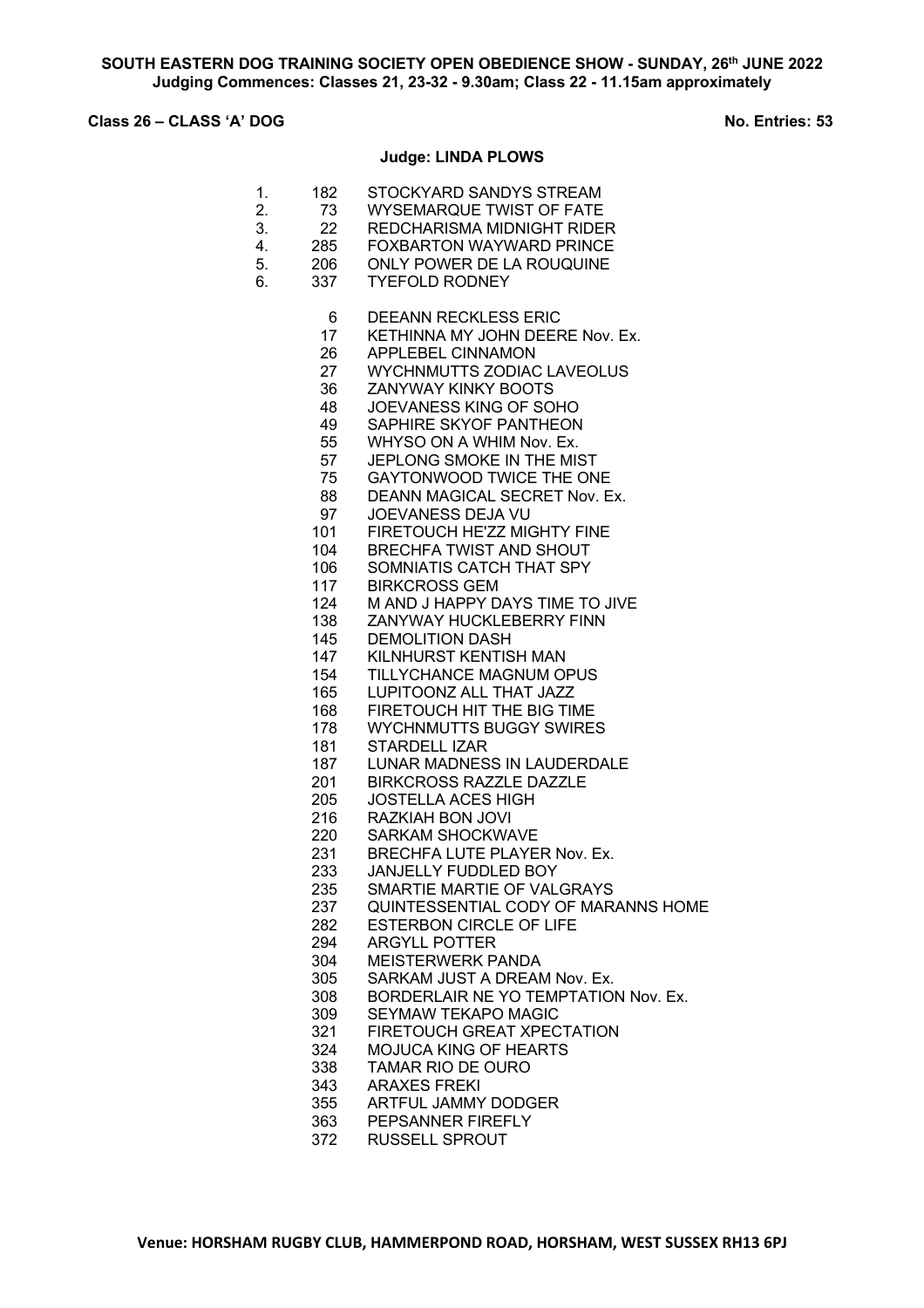# **Class 27 – CLASS 'A' BITCH No. Entries: 50**

### **Judge: BARRY FITTER**

- 1. 379 AMBERTOLLERS DEVOTION
- 2. 353 DEEANN MAYBE MYSTICAL<br>3. 198 BORDERLAIR CHINA PRINC
- 3. 198 BORDERLAIR CHINA PRINCESS<br>4. 85 MOONSPINNER AGATHA CACKL
- 4. 85 MOONSPINNER AGATHA CACKLE<br>5. 311 TIVALAKE ANYTHING GOES AT TO
- 5. 311 TIVALAKE ANYTHING GOES AT TOLLISTY JW
- 6. 59 SAVANNAH SONG Nov. Ex.
	- SAPPHIRE INFERNO SKY
		- SOMANIC WOTSIT ALL ABOUT AT CHALKWELL
	- MISTY FOR ME
	- KINGSFARM LAST STANDING
	- EVINDI'S FLICKER'S FAME OF AKELA Nov. Ex.
	- CLARMERS KWITCHA TALKING
	- APPLEBEL SAFFRON
	- CEBELRAI AURA
	- WESTONING BENDAZZLE RIVA
	- KALIAZAR DIAMOND DELIGHT
	- HANANS GOLDEN THREAD
	- ROBLEWOOD ABERLOUR
	- CORNLARK HAYZEE MAIZEE
	- STARLAPPS GIRJI
	- CARANDMAR ORANGE AERO
	- 90 MEISIEKIND<br>96 SPARKLING
	- 96 SPARKLING RUBY<br>108 CASBLAID WEAVEI
		- CASBLAID WEAVER
	- 118 BRECHFA TUTTI FRUTTI Nov. Ex.
	- ALESESHEP TULA BULA
	- BORDERCLAN DREAM MAKER
	- GEFNI HEAVENLY HOLLY
	- WYCHNMUTTS LUDMILLA CAKE
	- DEEANN MISTY WATERS
	- FOXTWIST TOUCH OF ICE
	- PARCHEENI GRAZIOSO
	- TRUGGERS BLUE ONYX
	- MOONWATER MYSTIQUE
	- KINGSFARM NEW EDITION
	- EGLWYS WHIZZ AT WYSEMARQUE
	- WYCHNMUTTS PIPPINA
	- KALIAZAR DEVINE
	- CARISHILL ISOBELLA
	- MOONWATER GOLDEN PHOENIX
	- FOXBARTON LADY PENELOPE (Beg. Ex.)
	- HANANS EVIE WONDER
	- 288 WILD ROSEMARY BEATTIE<br>301 WYSEMARQUE LITTLE RAS
	- WYSEMARQUE LITTLE RASKAL
	- WESTONING MAJOR SCANDAL
	- DARIAN HAD ME AT HELLO
	- A TOUCH OF DARK 'N' STORMY
	- REDCHARISMA SO BEAUTIFUL Nov. Ex.
	- TRIJEM MISCHIEF MANAGED
	- THE WONDER OF ALICE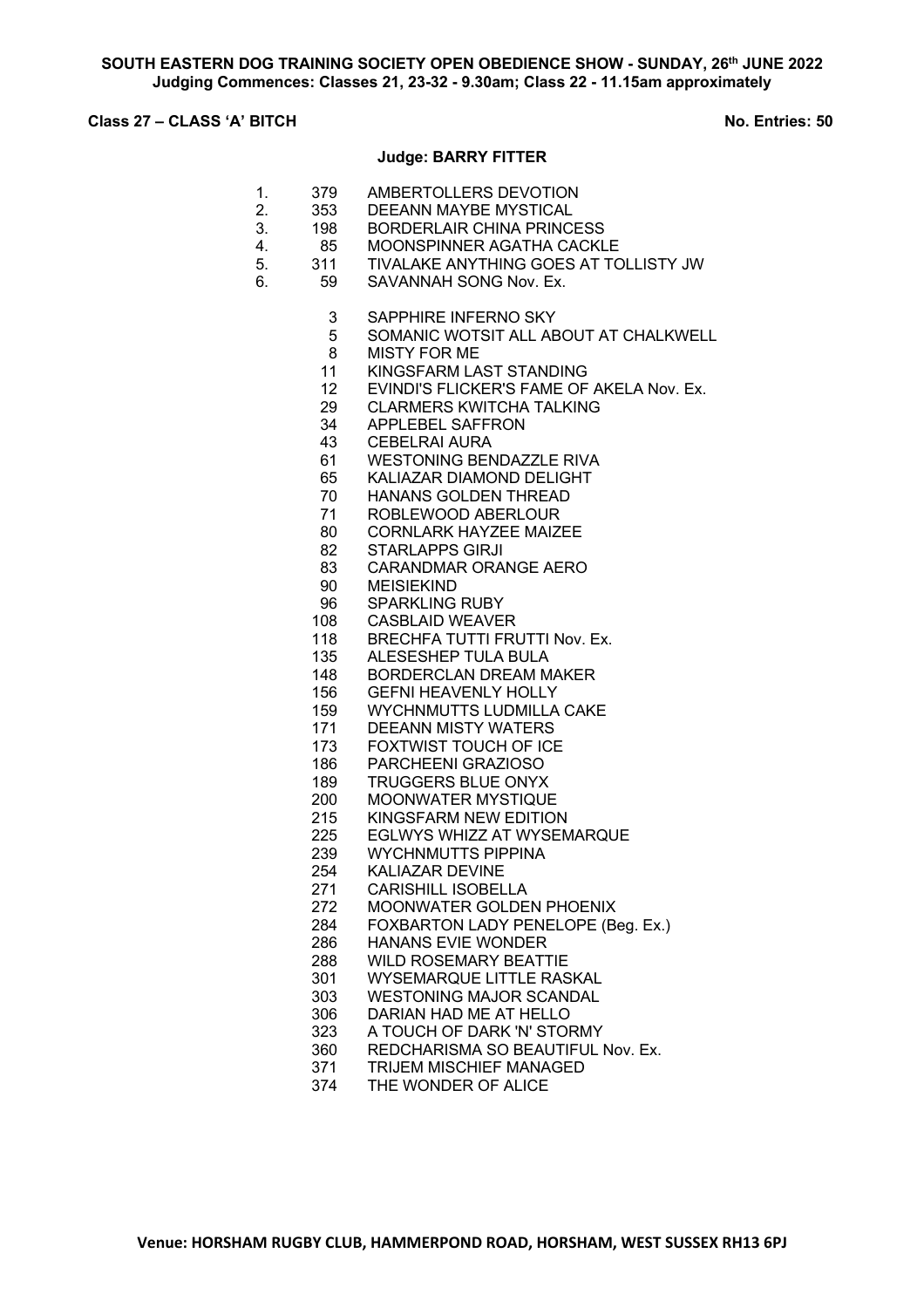## **Class 28 – CLASS 'B' DOG No. Entries: 44**

### **Judge: KAREN HARRISON**

- 1. 97 JOEVANESS DEJA VU
- 2. 181 STARDELL IZAR<br>3. 147 KILNHURST KEN
- 3. 147 KILNHURST KENTISH MAN
- 4. 17 KETHINNA MY JOHN DEERE Nov. Ex.<br>5. 372 RUSSELL SPROUT
- 5. 372 RUSSELL SPROUT
- 6. 75 GAYTONWOOD TWICE THE ONE
	- KALIAZAR CRUIZE
	- CHALKWELL WORTH A SHOT
	- TAKAHOA TIKITAPU
	- APPLEBEL CINNAMON
	- WYCHNMUTTS ZODIAC LAVEOLUS
	- ZANYWAY THE TEMPEST
	- JOEVANESS KING OF SOHO
	- WHYSO BARACKADED A Ex.
	- 88 DEANN MAGICAL SECRET Nov. Ex.
	- KERFCOLLIE BLUEBEARD
	- STARDELL TARVOS
	- SEAPOSER WINDJAMMER AT SUNRIDGE
	- ZANYWAY HUCKLEBERRY FINN
	- DUTCH NAVY SEAL
	- DEMOLITION DASH
	- 168 FIRETOUCH HIT THE BIG TIME<br>196 SARKAM KING OF DIAMONDS
	- 196 SARKAM KING OF DIAMONDS<br>203 ASCHENAR WICHITA
		- ASCHENAR WICHITA
	- BRIABAR BEACH BOY
	- ONLY POWER DE LA ROUQUINE
	- SIXELA SIX OF DIAMONDS
	- RAZKIAH BON JOVI
	- SARKAM SHOCKWAVE
	- BORDERPOPS BUZZ LIGHT PAW
	- JANJELLY FUDDLED BOY
	- OUTTA THE BLACK A Ex.
	- JODAME GRAND FINALE
	- 291 BIRKCROSS GHOST RIDER<br>294 ARGYLL POTTER
	- ARGYLL POTTER
	- BORDERLAIR BUSBY BOOTS
	- BORDERLAIR NE YO TEMPTATION Nov. Ex.
	- SEYMAW TEKAPO MAGIC
	- FIRETOUCH GREAT XPECTATION
	- TAMAR RIO DE OURO
	- ROSEHAUS ATHOS
	- TRIBBROOK MARAUDERS MAP
	- 367 BORDERPRIDE KEEP A SECRET A Ex.<br>373 SUNNYDEAN REACH FOR THE SKY
	- SUNNYDEAN REACH FOR THE SKY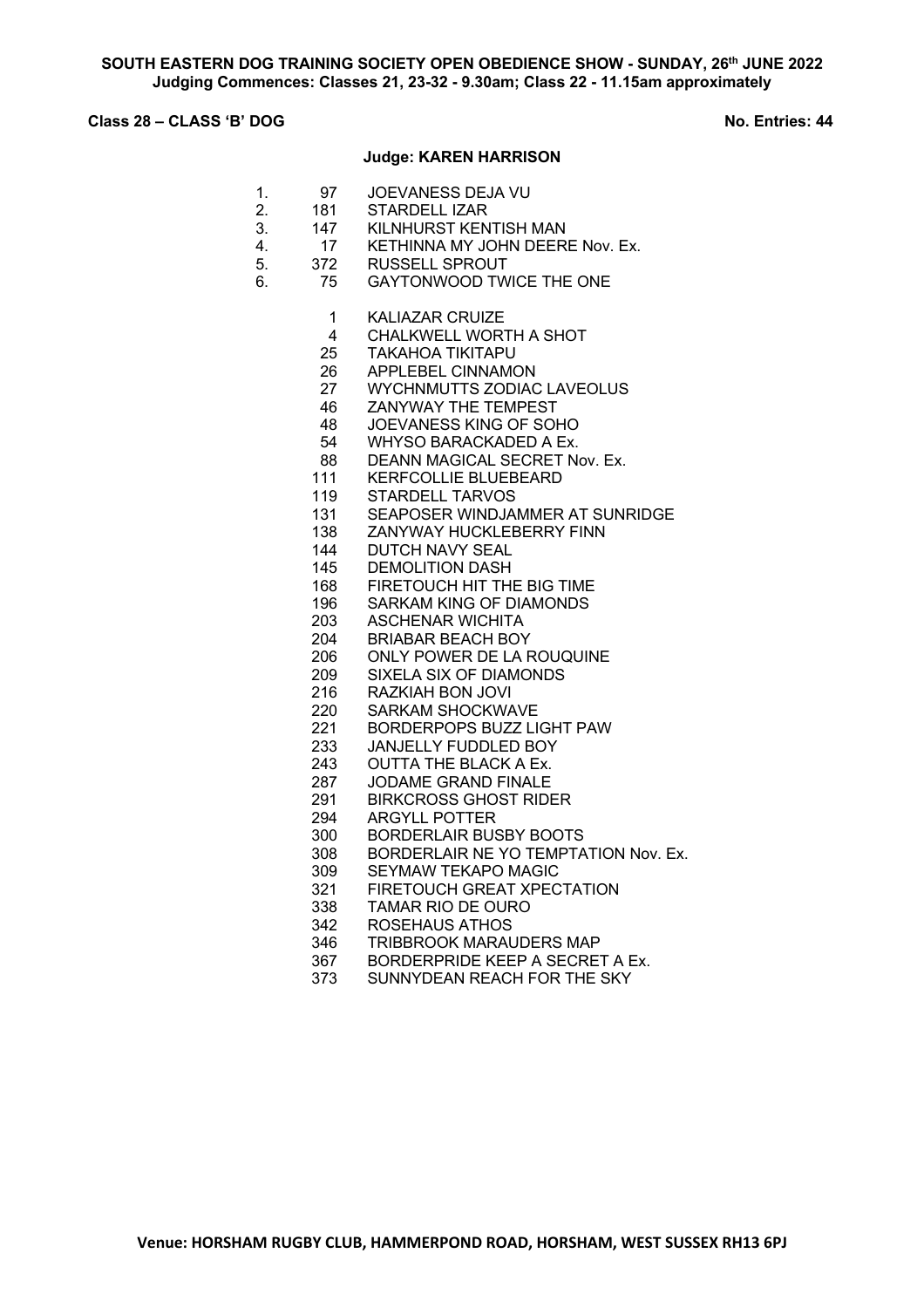# **Class 29 – CLASS 'B' BITCH No. Entries: 45**

## **Judge: DEBBIE GIDDENS**

|  |  | 260 | FREYASWAY RUNE KANO |
|--|--|-----|---------------------|
|--|--|-----|---------------------|

- 2. 371 TRIJEM MISCHIEF MANAGED<br>3. 52 QUILTERS NATASHA
- 3. 52 QUILTERS NATASHA<br>4. 109 ZANYWAY BILLIE JEA
- 4. 109 ZANYWAY BILLIE JEAN A Ex.<br>5. 96 SPARKLING RUBY
- SPARKLING RUBY
- 6. 153 OPUSCANIS SQUIRREL TAIL
	- SKYBOUND LITTLE COMET
	- HAVASTORM DARK MATERIALS
	- CLARMERS KWITCHA TALKING
	- APPLEBEL SAFFRON
	- ALPANA A FLAIR FOR STYLE
	- ALPANA STRIKE A POSE
	- CHAMAROSE TRIBUTE
	- RISINGTIDES LADY OPAL
	- SAVANNAH SONG Nov. Ex.
	- WESTONING BENDAZZLE RIVA
	- HURRY UP Z KURIMSKEHO HAJE
	- ASHLINDT ENYA
	- LONGWAVES SPIRIT OF THE MOON
	- WYWYLWYND RANA
	- BRECHFA NEON MOON
	- BRECHFA TUTTI FRUTTI Nov. Ex.
	- BORDERCLAN DREAM MAKER
	- CELTIC LADY OF DREAMS
	- DEEANN MISTY WATERS
	- WOLFCAST BY MOONLIGHT
	- STARSIDE SILVER LACE
	- BORDERLAIR CHINA PRINCESS
	- EGLWYS WHIZZ AT WYSEMARQUE
	- ALTRICIA LACE IN LOVE
	- ONE ANGEL IN DISGUISE
	- DODGIN IATKA NEW MOON
	- KALIAZAR DEVINE
	- TOUCH OF GRACE
	- CARISHILL ISOBELLA
	- GOYTRE SEA MIST
	- WILD ROSEMARY BEATTIE
	- KETHINNA ROCK STAR POSER
	- WESTONING MAJOR SCANDAL
	- DARIAN HAD ME AT HELLO
	- A TOUCH OF DARK 'N' STORMY
	- HANANS GOLDEN GIRL
	- 354 FIRETOUCH RED THEINE<br>360 REDCHARISMA SO BEAUT
	- 360 REDCHARISMA SO BEAUTIFUL Nov. Ex.<br>375 ZANYWAY EVITA
		- ZANYWAY EVITA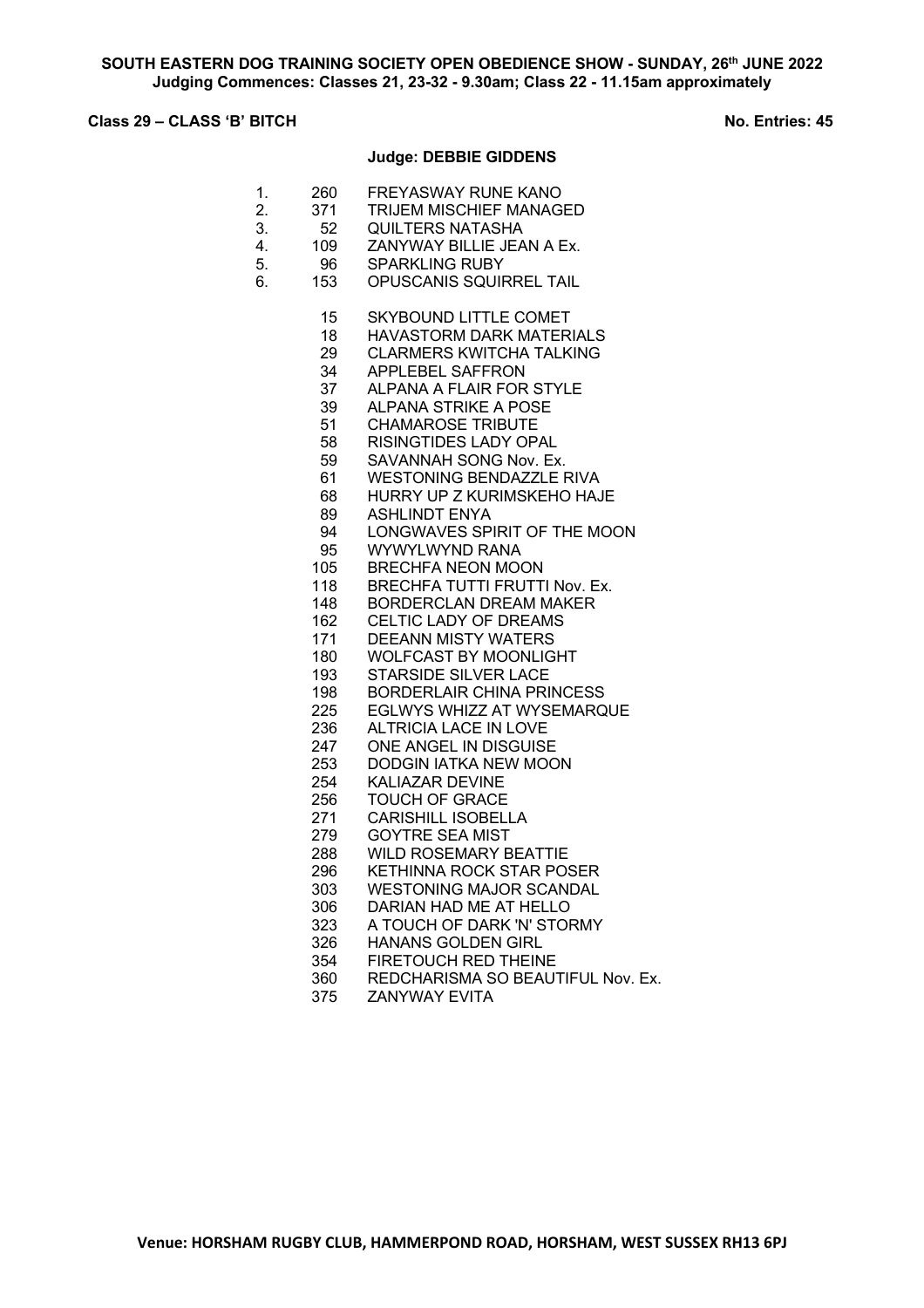## **Class 30 – CLASS 'C' DOG No. Entries: 29**

### **Judge: KAMAL FERNANDEZ**

- 1. 119 STARDELL TARVOS
- 2. 257 MALARIDGE ETERNAL FLAME<br>3. 364 KENTREDECIM WATERTIGHT
- 3. 364 KENTREDECIM WATERTIGHT AT BAMBOOZLE<br>4. 177 KALIAZAR CONAN
- 4. 177 KALIAZAR CONAN<br>5. 221 BORDERPOPS BUZ
	- 221 BORDERPOPS BUZZ LIGHT PAW
- 6. 4 CHALKWELL WORTH A SHOT
	- 16 KETHINNA COMBINE HARVESTER OW C Ex.
	- 20 BIRKCROSS HERE'S GIZMO
	- 31 FIRETOUCH SPIDER FROM MARS
	- 32 JUPAVIA KEEP THE SECRET
	- 45 PARISWAY SKYDANCER
	- 56 ARAWIN ST LEWIS BLUES
	- 102 CASBLAIDD CHUCKLE
	- 130 KINGSFARM BRAZEN IN BLACK AT SUNRIDGE OW
	- 131 SEAPOSER WINDJAMMER AT SUNRIDGE
	- 144 DUTCH NAVY SEAL
	- 166 ZANYWAY GREAT EXPECTATIONS
	- 170 NOBITE HIGH FLYER
	- 188 OB. CH. LONGWAVES CLOUDY SKY
	- 190 SOLENTGOLD-GOLDHEART HARRY
	- 203 ASCHENAR WICHITA
	- 226 TREFYNOR DARCY AT WYSEMARQUE<br>287 JODAME GRAND FINALE
	- 287 JODAME GRAND FINALE<br>300 BORDERLAIR BUSBY BO
	- 300 BORDERLAIR BUSBY BOOTS<br>322 STUBLEYWOOD TANTIVY TAM
	- STUBLEYWOOD TANTIVY TAM
	- 339 JUPAVIA STARS IN YOUR EYES AT HIGHFLEET
	- 356 BOOM BANG-A-BANG OW C Ex.
	- 358 SEAPOSER CALMER WATERS
	- 361 CARISHILL IAGO